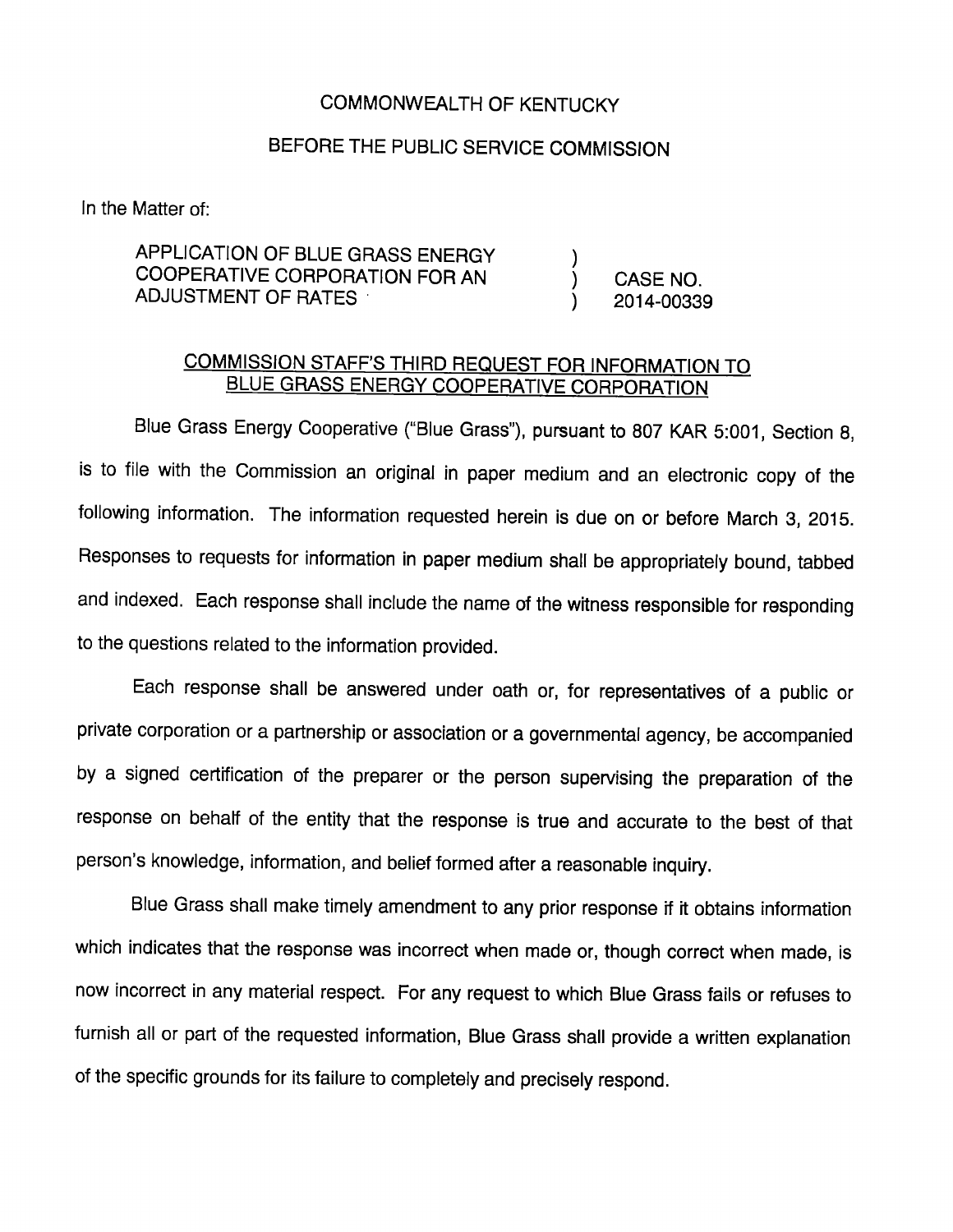Careful attention shall be given to copied material to ensure that it is iegibie. When the requested information has been previously provided in this proceeding in the requested format, reference may be made to the specific location of that information in responding to this request. When applicable, the requested information shall be separately provided for total company operations and jurisdictional operations. If any of the information requested herein is included in Blue Grass's rate application, an index of such information shall be filed along with the rate application. A party filing a paper containing personal information shall, in accordance with 807 KAR 5:001, Section 4(10), encrypt or redact the paper so that personal information cannot be read.

1. Refer to Exhibit 2 of the application regarding payroll taxes. On page 1, the state unemployment wage rate for 2014 is 1.05 percent, plus a .22 percent surcharge. Also refer to the last column under state unemployment on pages 2 and 3 where the rate listed for unemployment taxes is 1.22 percent.

a. Explain why the 1.22 percent state unemployment wage is being used in the calculation.

b. Is the .22 percent surcharge rate only in effect for 2014?

c. What is the surcharge rate for 2015?

d. Confirm that 1.22 percent is the correct rate. If not, provide a corrected Exhibit 2.

2. Refer to Exhibit 3 of the application regarding depreciation. Also refer to page 2 of Schedule 3 in Case No. 2008-00011.<sup>1</sup> In the instant case, account numbers 370, 392, 393, 397, and 398 have different depreciation rates than those approved in Case No. 2008-00011.

<sup>&</sup>lt;sup>1</sup> Case No. 2008-00011, The Application of Blue Grass Energy Cooperative Corporation for an Adjustment in Its Electric Rates (Ky. PSC, Aug. 28, 2008).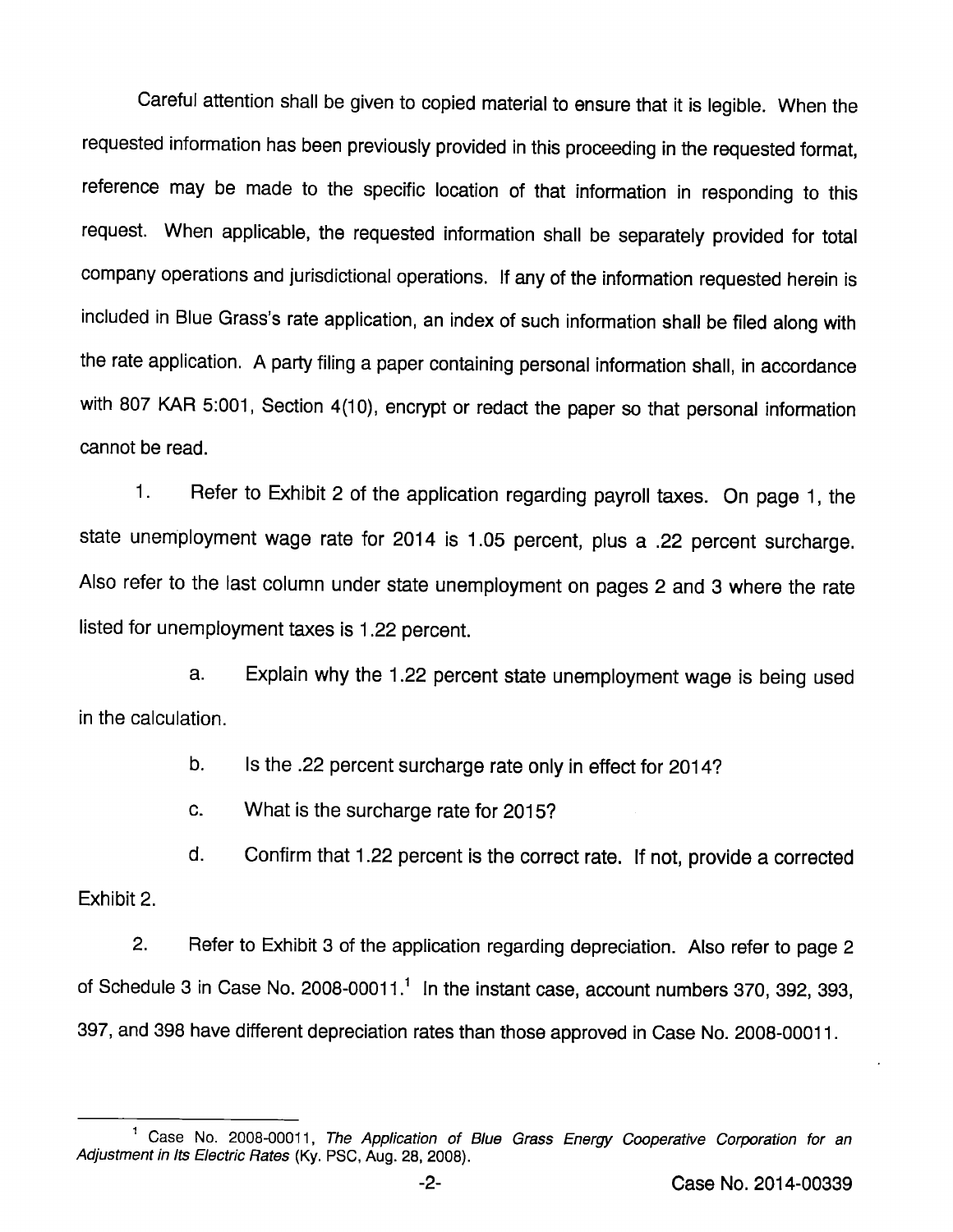a. Confirm that the proposed rates listed on Schedule 3, page 2, in Case No. 2008-00011 are the rates approved by the Commission.

b. Identify the authority for using rates in the instant case that differ from those approved in Case No. 2008-00011.

c. Provide an updated Exhibit 3 with the depreciation rates approved in Case No. 2008-00011.

3. Refer to Exhibit 10 of the application regarding miscellaneous expenses. The last paragraph on page 1 states that \$11,354 has been removed for ratemaking purposes.

a. Confirm that the statement should reference the amount of \$75,550.

b. Refer to the last column on pages 8 through 10. Explain the meaning of the symbols "I" and "c."

c. Refer to lines 121, 122, 123, and 124 on page 10. These entries have a 2014 date. Explain why 2014 expenses are included in the test year ending December 31, 2013.

d. Provide the correct amount to remove from miscellaneous expenses for ratemaking purposes.

4. Refer to Exhibit 14 of the application.

a. The total cost for substation equipment is shown as \$719,750. Provide the exact cost to date spent on substation equipment for the purpose of making remote disconnections and reconnections. Include in the response amounts for each of the categories listed under the heading "Hardware at substation" shown on Exhibit 14.

b. Explain how much of the amount has been collected from the associated remote disconnect and reconnect charges.

c. Explain whether the substation equipment shown is also used for Blue Grass's prepay metering program.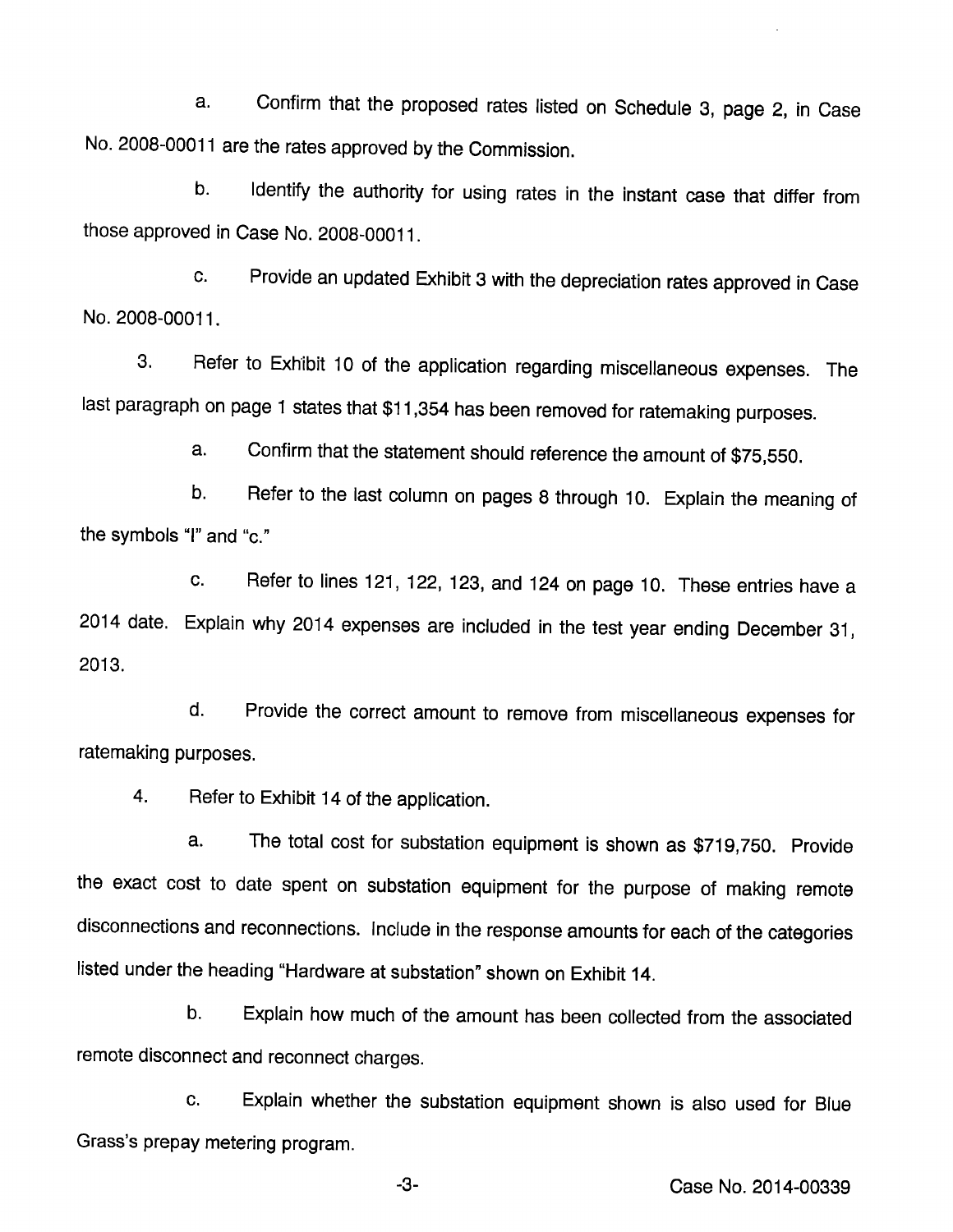d. Explain why 60 months was chosen asthe amortization period.

5. In the cost justification provided in Case No. 2007-00031, $^2$  the case in which Blue Grass's remote disconnect charge was initially approved, Blue Grass originally proposed to include substation equipment in the calculation of the fee, $<sup>3</sup>$  but later removed amounts for</sup> substation equipment. $<sup>4</sup>$  Explain why it is reasonable to include the substation equipment costs</sup> in the calculation of its remote disconnect and reconnect charges in this case.

6. Provide separately the number of remote disconnections and remote reconnections by year, since the remote disconnect and reconnect charges were approved, and indicate how many were associated with prepay program customers.

 $7<sub>1</sub>$ Provide a discussion of Blue Grass's experience with its Prepay Metering a. Program, which was approved in Case No. 2012-00260.<sup>5</sup> The explanation should include the information required to be file in the Commission's Order in Case No. 2014-00045® for both 2013 and 2014.

b. If the number of participants for 2013 is 1,285, as indicated in the information filed with Blue Grass's 2013 Annual Report, explain the 9,123 billing determinants shown for Customer Charge, Prepay in Exhibit J, page 1, of the 2013 Application, which would seem to indicate approximately 760 prepay customers.

<sup>&</sup>lt;sup>2</sup> Case No. 2007-00031, Application of Blue Grass Energy Cooperative Corporation for an Adjustment of Rates (Ky. PSC Mar. 20, 2007).

 $^3$  *See* Exhibit 2 of Blue Grass's application in Case No. 2007-00031.

 $^4$  *See* Item 1 of Blue Grass's response dated February 21, 2007 in Case No 2007-00031.

<sup>&</sup>lt;sup>5</sup> Case No. 2012-00260, Application of Blue Grass Energy Cooperative Corporation for Approval of a Prepay Metering Program (Ky. PSC Aug. 10, 2012).

<sup>&</sup>lt;sup>6</sup> Case No. 2014-00045, Request of Blue Grass Energy Cooperative Corporation for Relief of the Filing Requirements for the Prepay Meter Program (Ky. PSC Mar. 6, 2014).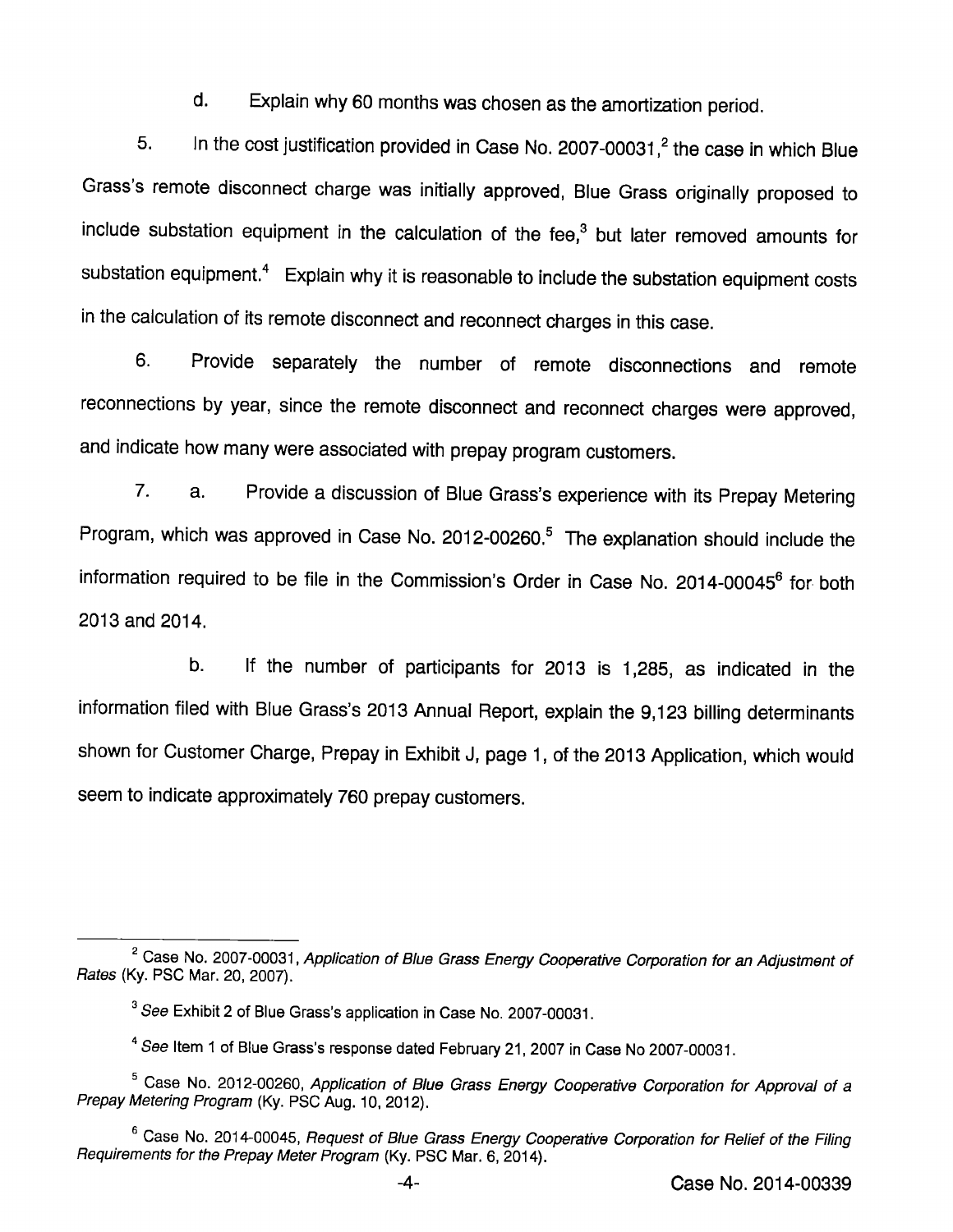c. State whether Blue Grass continues to believe its \$8.75 prepay customer charge is the appropriate charge to recover its prepay cost based on its experience of customer participation and cost recovery for the program.

8. Refer to the response to item 6 of Staffs Second Request for information ("Staffs Second Requesf).

a. Has Blue Grass contacted the Federal Financing Bank ("FFB") for a quote on interest rates for various terms?

b. Does Blue Grass plan to contact the FFB for a quote on interest rates for various terms?

c. What was the FFB interest rate for a seven-year term as of September 25, 2014?

d. What is the current FFB interest rate for a seven-year term?

e. Provide an updated interest calculation for the FFB loans based on the current FFB interest rate on a seven-year loan.

9. Refer to the response to Item 19 of Staffs Second Request, page 2 of Exhibit X, Account 42610 - Donations, Exhibit 7 of the application, and the response to Item 45 of the Attorney General's Initial Request for Information ("AG's Initial Request"). On Exhibit X, Account 42610-Donations has a zero balance. Exhibit 7 lists a number of unallowable donations as well as a \$247,000 balance. Item 45 of the AG's Initial Request lists \$8,630.15 in donations in Account 912.30 - Membership Services/Public Relations. Provide an explanation for these discrepancies, a revised Exhibit 7 that identifies all unallowable donations, and the correct amount of donations that should be disallowed for ratemaking purposes.

Case No. 2014-00339

-5-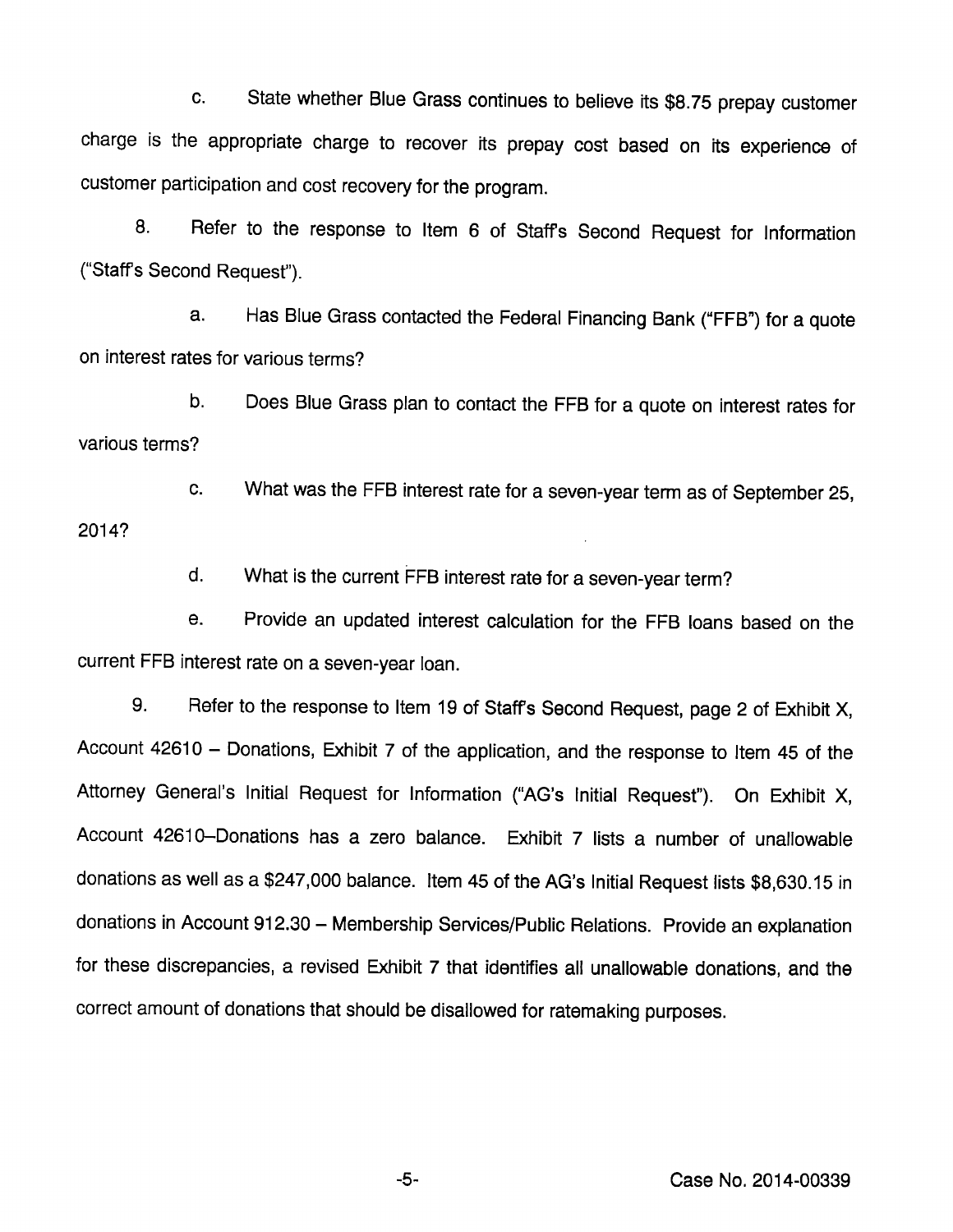10. Refer to the response to Item 27.b. of the AG's Initial Request. State whether Blue Grass is proposing to withdraw proposed tariff Sheet No. 5a, GS-2 (Residential and Farm Inclining Block) that was filed with its application.

11. Provide an explanation for proposed tariff Sheet No. 12a, LP-1 (Large Power 101 KW to 500 KW - Time of Day Rate) ("LP-1 Time of Day"), including how the proposed rates were developed.

12. Provide a revised Exhibit J including the proposed LP-1 Time of Day rates, along with support for the expected level of participation reflected in the billing determinants used.

Jeff Derouen Executive Director Public Service Commission P. O. Box 615 Frankfort, Kentucky 40602

DATED FEB i 7 2015

cc: Parties of Record